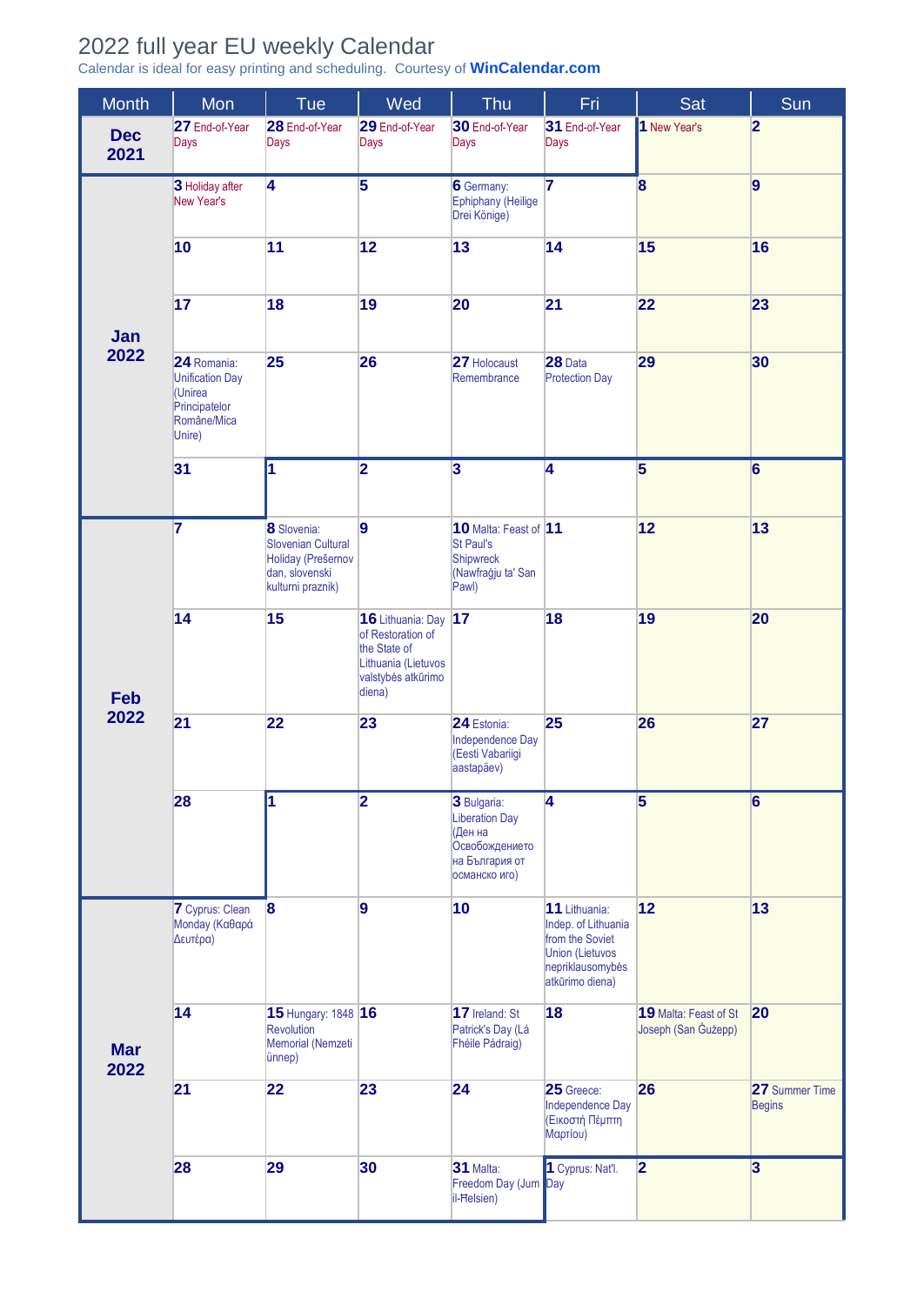| <b>Month</b> | Mon                                                              | Tue                                                                                                                                       | Wed                                                                                                                               | Thu                                                                          | Fri                                                                                               | Sat                                                    | Sun                                                                                                                           |
|--------------|------------------------------------------------------------------|-------------------------------------------------------------------------------------------------------------------------------------------|-----------------------------------------------------------------------------------------------------------------------------------|------------------------------------------------------------------------------|---------------------------------------------------------------------------------------------------|--------------------------------------------------------|-------------------------------------------------------------------------------------------------------------------------------|
| Apr<br>2022  | 4                                                                | $\overline{5}$                                                                                                                            | 6                                                                                                                                 | 7                                                                            | $\mathbf{8}$                                                                                      | $\overline{9}$                                         | 10                                                                                                                            |
|              | 11                                                               | 12                                                                                                                                        | 13                                                                                                                                | 14 Maundy<br>Thursday                                                        | 15 Good Friday                                                                                    | 16                                                     | 17 Easter                                                                                                                     |
|              | 18 Easter<br>Monday                                              | 19                                                                                                                                        | 20                                                                                                                                | 21                                                                           | 22                                                                                                | 23                                                     | 24                                                                                                                            |
|              | 25 Portugal:<br>Freedom Day (Dia<br>da Liberdade)                | 26                                                                                                                                        | 27 Slovenia: Day<br>of Uprising Against<br>Occupation (Dan<br>upora proti<br>okupatorju)                                          | 28                                                                           | 29                                                                                                | 30                                                     | 1 Convocation of<br>the Constitulvt<br><b>Assembly of Latvia</b><br>(Latvijas<br><b>Satversmes</b><br>sapulces<br>sasaukšana) |
|              | 2 UK: May Day /<br><b>Early May Bank</b><br><b>Holiday</b>       | 3 Poland:<br><b>Constitution Day</b><br>(Trzeciego Maja)                                                                                  | 4 Latvia:<br><b>Restoration of</b><br>Independence Day<br>(Latvijas<br>Republikas<br><b>Neatkarības</b><br>atjaunošanas<br>diena) | 5 Netherlands:<br><b>Liberation Day</b><br>(Bevrijdingsdag)                  | <b>6</b> Bulgaria: St<br>George's<br>(Гергьовден, ден<br>на храбростта и<br>Българската<br>армия) | $\overline{7}$                                         | 8 Slovakia: Day of<br>Victory over<br>Fascism (Víťazstva<br>nad fašizmom)                                                     |
|              | 9 Europe Day                                                     | 10                                                                                                                                        | 11                                                                                                                                | 12                                                                           | 13 Denmark:<br><b>Great Prayer Day</b><br>(Store Bededag)                                         | 14                                                     | 15                                                                                                                            |
| <b>May</b>   | 16                                                               | 17 Day Against<br>Homophobia                                                                                                              | 18                                                                                                                                | 19                                                                           | 20                                                                                                | 21                                                     | 22                                                                                                                            |
| 2022         | 23                                                               | 24 Bulgaria: St<br><b>Cyril and</b><br>Methodius Day<br>(Ден на<br>българската<br>просвета и<br>култура и на<br>славянската<br>писменост) | 25                                                                                                                                | 26 Ascension Day 27                                                          |                                                                                                   | 28                                                     | 29                                                                                                                            |
|              | 30 UK: Spring<br><b>Bank Holiday</b>                             | 31                                                                                                                                        | ł1                                                                                                                                | 2 Italy: Republic<br>Day (Festa della<br>Repubblica)                         | $\overline{\mathbf{3}}$                                                                           | 4                                                      | 5 Denmark:<br><b>Constitution Day of</b><br><b>Denmark</b><br>(Danmark<br>Grundlovsdag)                                       |
|              | <b>6</b> Ireland: June<br>Holiday (Lá Saoire<br>i mí Mheitheamh) | 7 Malta: 7th of<br>June (Sette<br>Giugno)                                                                                                 | 8 Primož Trubar<br>Day (Dan Primoža<br>Trubarja)                                                                                  | $\overline{9}$                                                               | 10 Portugal:<br>Portugal Day (Dia<br>de Portugal)                                                 | 11                                                     | 12                                                                                                                            |
|              | 13                                                               | 14 World Blood<br>Donor Day                                                                                                               | 15                                                                                                                                | 16                                                                           | 17                                                                                                | 18                                                     | 19                                                                                                                            |
| Jun<br>2022  | 20                                                               | 21                                                                                                                                        | 22 Croatia: Anti-<br><b>Fascist Struggle</b><br>Day (Dan<br>antifašističke<br>borbe)                                              | 23 Līgo Day<br>Starts (Līgo diena<br>sākas)                                  | 24 Finland:<br>Midsommer Eve<br>(Juhannusaatto)                                                   | 25 Finland:<br><b>Midsommer Day</b><br>(Juhannuspäivä) | 26                                                                                                                            |
|              | 27                                                               | 28                                                                                                                                        | 29 Malta: Feast of 30<br>St Peter & St Paul<br>(L-Imnarja)                                                                        |                                                                              | 1                                                                                                 | $\overline{\mathbf{2}}$                                | $\overline{3}$                                                                                                                |
|              | $\overline{4}$                                                   | $\overline{5}$                                                                                                                            | 6 Czech Rep: Jan 7<br>Hus Day (Upálení<br>mistra Jana Husa)                                                                       |                                                                              | 8                                                                                                 | $\overline{9}$                                         | 10                                                                                                                            |
| Jul<br>2022  | 11                                                               | 12 N. Ireland:<br>Batlle of Boyne /<br>Orangemen's Day                                                                                    | 13                                                                                                                                | 14 France:<br><b>Bastille Day (Fête</b><br>Nat'l.e / Le<br>quatorze juillet) | 15                                                                                                | 16                                                     | 17                                                                                                                            |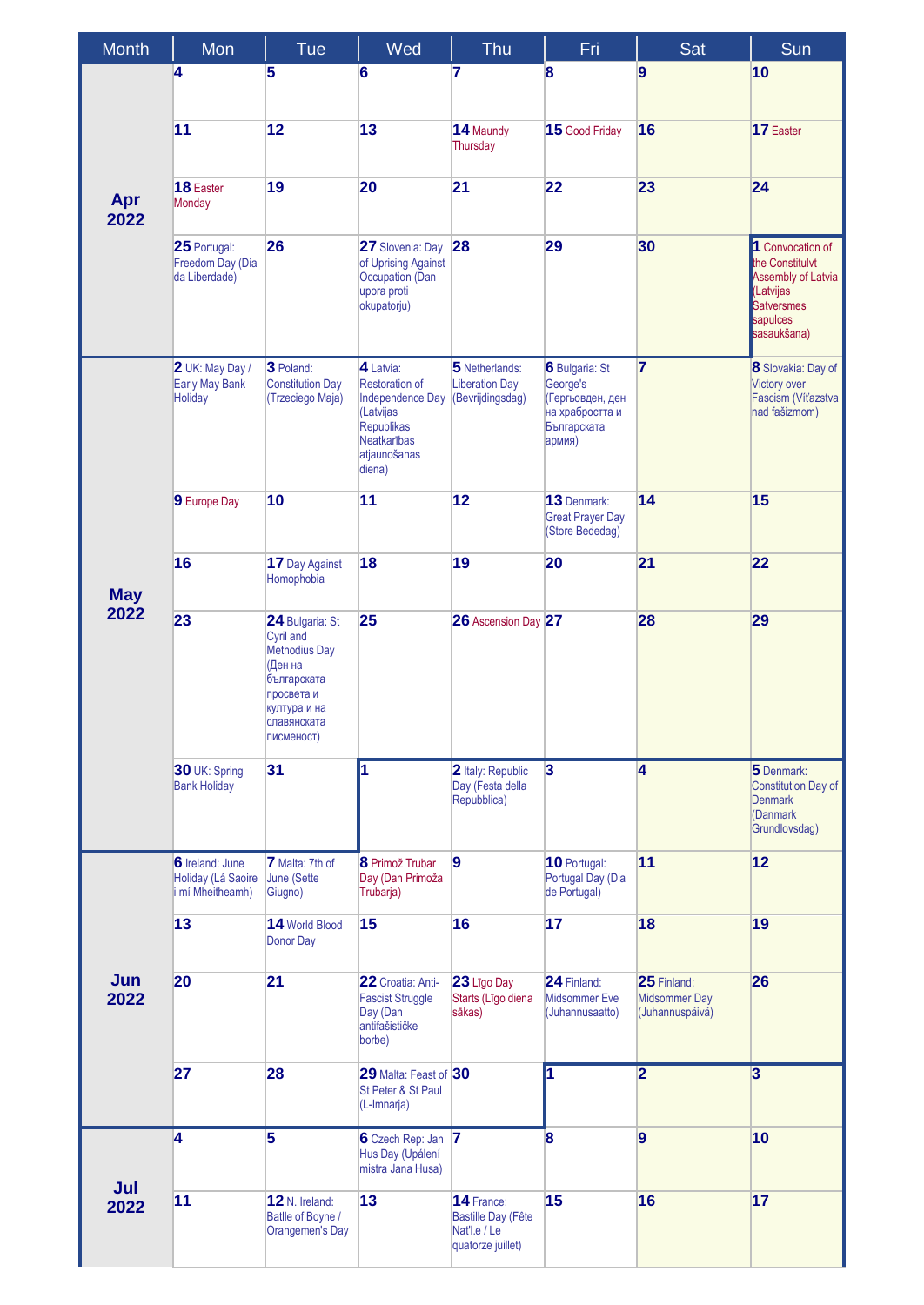| <b>Month</b> | Mon                                                                                                                   | Tue                                                               | Wed                                                                                                                                              | Thu                                                                                                                  | Fri                                                                                                                                                                      | Sat                                                                            | Sun                                 |
|--------------|-----------------------------------------------------------------------------------------------------------------------|-------------------------------------------------------------------|--------------------------------------------------------------------------------------------------------------------------------------------------|----------------------------------------------------------------------------------------------------------------------|--------------------------------------------------------------------------------------------------------------------------------------------------------------------------|--------------------------------------------------------------------------------|-------------------------------------|
|              | 18                                                                                                                    | 19                                                                | 20                                                                                                                                               | 21 Belgium:<br>Belgian Nat'l. Day<br>(Fête Nat'l.e)                                                                  | 22                                                                                                                                                                       | 23                                                                             | 24                                  |
|              | 25                                                                                                                    | 26                                                                | 27                                                                                                                                               | 28                                                                                                                   | 29                                                                                                                                                                       | 30                                                                             | 31                                  |
|              | 1 Scotland:<br>Summer Bank<br>Holiday                                                                                 | $\overline{2}$                                                    | $\overline{\mathbf{3}}$                                                                                                                          | 4                                                                                                                    | 5 Croatia: Victory<br>and Homeland<br>Thanksgiving Day<br>and the Day of<br>Croatian defenders<br>(pobjede i<br>domovinske<br>zahvalnosti i Dan<br>hrvatskih branitelja) | 6                                                                              | $\overline{7}$                      |
|              | 8                                                                                                                     | $\overline{9}$                                                    | 10                                                                                                                                               | 11                                                                                                                   | 12                                                                                                                                                                       | 13                                                                             | 14                                  |
| Aug<br>2022  | 15 Assumption                                                                                                         | 16                                                                | 17 Slovsles in<br>Prekmurje<br>Incorporated into<br>the Mother Nation<br>(Slovšle v<br>Prekmurju, Ki So<br>Vključene v<br>Materino<br>Narodnost) | 18                                                                                                                   | 19                                                                                                                                                                       | 20 Estonia: Day of<br>Restoration of<br>Independence<br>(Taasiseseisvumispäev) | 21                                  |
|              | 22                                                                                                                    | 23                                                                | 24                                                                                                                                               | 25                                                                                                                   | 26                                                                                                                                                                       | 27                                                                             | 28                                  |
|              | 29 Slovakia:<br>Slovak Nat'l.<br><b>Uprising</b><br>Anniversary<br>(Výročie<br>Slovenského<br>národného<br>povstania) | 30                                                                | 31                                                                                                                                               | $\overline{1}$ Day of the<br>Constitution of the<br>Slovak Republic<br>(Deň Ústavy<br>Slovenskej<br>Republiky)       | $\overline{\mathbf{2}}$                                                                                                                                                  | $\overline{\mathbf{3}}$                                                        | $\overline{4}$                      |
|              | 5                                                                                                                     | 6 Bulgaria:<br><b>Unification Day</b><br>(Ден на<br>Съединението) | 7                                                                                                                                                | <b>8</b> Feast of Our<br>Lady of Victories<br>(Festa tal-Madonna<br>tal-Vitorji)                                     | 9                                                                                                                                                                        | 10                                                                             | 11                                  |
| <b>Sep</b>   | 12                                                                                                                    | 13                                                                | 14                                                                                                                                               | 15 Day of<br>Restoration of the<br>Primorska Region<br>to the Motherland<br>(Dan Obnove<br>Primorske na<br>Domovino) | 16                                                                                                                                                                       | 17                                                                             | 18 European<br><b>Heritage Days</b> |
| 2022         | 19                                                                                                                    | 20                                                                | 21 Malta:<br>Independence Day<br>(Jum I-<br>Indipendenza)                                                                                        | 22 Bulgaria:<br>Independence Day<br>(Ден на<br>независимостта<br>на България)                                        | 23                                                                                                                                                                       | 24                                                                             | 25                                  |
|              | 26 European Day 27<br>of Languages                                                                                    |                                                                   | 28 Czech Rep:<br>St. Wenceslas Day<br>/ Czech Statehood<br>Day (Den české<br>státnosti)                                                          | 29                                                                                                                   | 30                                                                                                                                                                       | 1 Cyprus: Indep. Day                                                           | 2                                   |
| Oct          | 3 Germany:<br><b>German Unity Day</b><br>Tag der<br>Deutschen Einheit)                                                | 4                                                                 | 5                                                                                                                                                | $6\phantom{a}$                                                                                                       | 7                                                                                                                                                                        | 8 Croatia:<br>Independence Day<br>(Dan neovisnosti)                            | $\vert$ 9                           |
| 2022         | 10 Day Against<br>the Death Penalty                                                                                   | 11                                                                | 12 Spain: Spain's 13<br>Nat'l. Day (Día de<br>la Hispanidad)                                                                                     |                                                                                                                      | 14                                                                                                                                                                       | 15                                                                             | 16 World Food<br>Day                |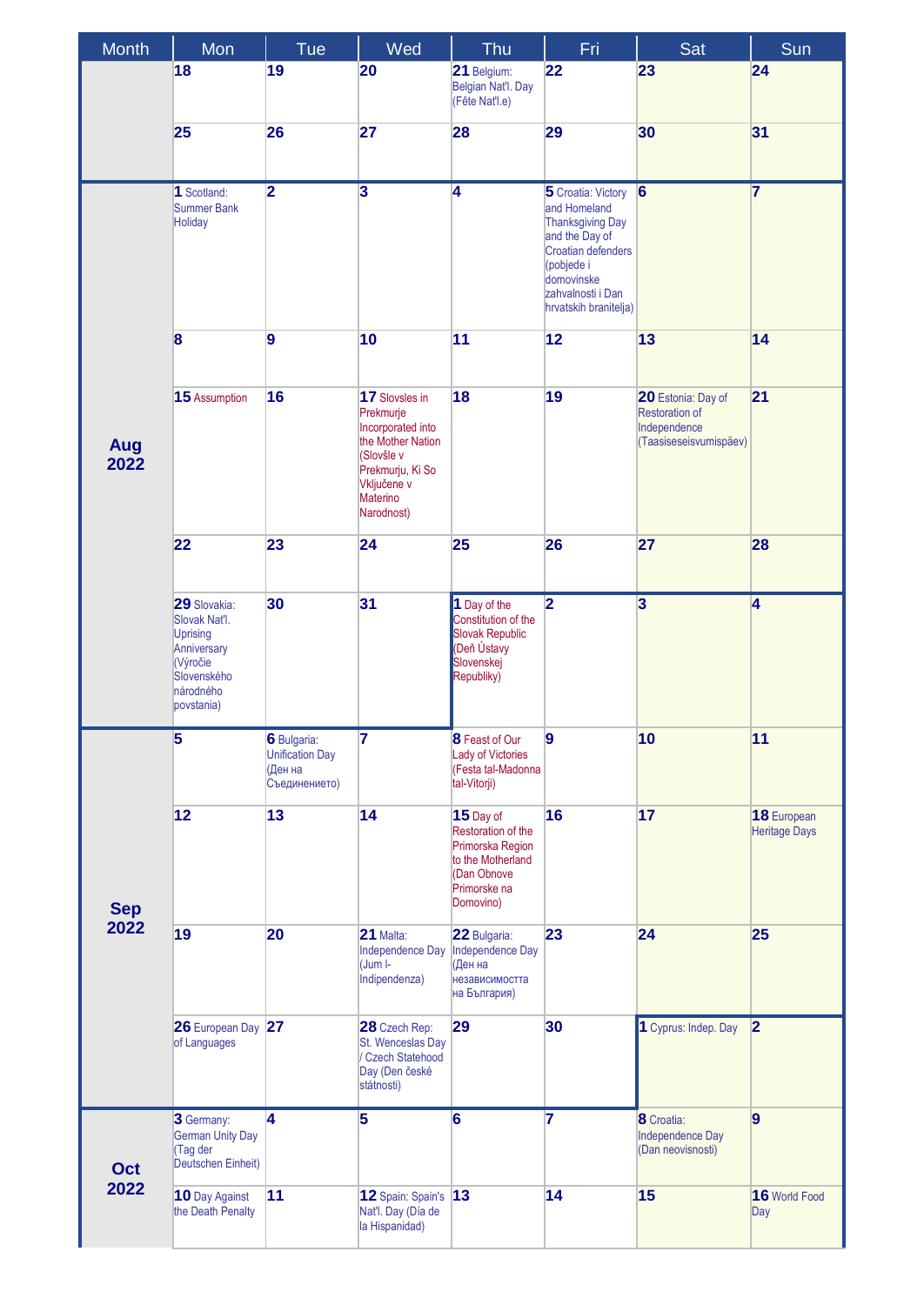| <b>Month</b>       | Mon                                                                               | Tue                                                                | Wed                                                                 | Thu                                                                                                     | Fri                                                                                             | Sat                     | Sun                                                   |
|--------------------|-----------------------------------------------------------------------------------|--------------------------------------------------------------------|---------------------------------------------------------------------|---------------------------------------------------------------------------------------------------------|-------------------------------------------------------------------------------------------------|-------------------------|-------------------------------------------------------|
|                    | 17 Overcome<br><b>Extreme Poverty</b>                                             | 18                                                                 | 19                                                                  | 20                                                                                                      | 21                                                                                              | 22                      | 23 Hungary:<br><b>Republic Day</b><br>(Nemzeti ünnep) |
|                    | 24                                                                                | 25 European Day 26 Austria:<br>of Justice                          | Austrian Nat'l. Day<br>(Nat'l.feiertag)                             | 27                                                                                                      | 28 Greece: Greek 29<br>Nat'l. / Ohi Day (To<br>Όχι οι Ημέρα του<br>Oxi)                         |                         | <b>30</b> Summer Time<br><b>Ends</b>                  |
|                    | 31 Ireland:<br>October Holiday<br>(Lá Saoire i mí<br><b>Dheireadh</b><br>Fómhair) | 1 All Saints' Day                                                  | 2 All Souls' Day                                                    | $\overline{\mathbf{3}}$                                                                                 | 4                                                                                               | $\overline{\mathbf{5}}$ | 6                                                     |
| <b>Nov</b>         | 7                                                                                 | 8                                                                  | 9                                                                   | 10                                                                                                      | 11 France:<br><b>Armistice Day</b>                                                              | 12                      | 13                                                    |
|                    | 14                                                                                | 15 Belgium:<br><b>King's Feast</b><br>(Koningsdag)                 | 16 Germany: Day<br>of Repentance and<br>Prayer (Buß- und<br>Bettag) | 17 Czech Rep:<br>Struggle for<br>Freedom &<br><b>Democracy Day</b><br>(Boje za svobodu a<br>demokracii) | <b>18</b> Proclamation<br>of the Republic of<br>Latvia (Latvijas<br>Republikas<br>proklamēšana) | 19                      | 20                                                    |
| 2022               | 21                                                                                | 22                                                                 | 23 Rudolf Maister<br>Day (Dan Rudolfa<br>Maistra)                   | 24                                                                                                      | 25 Day Against<br><b>Domestic Violence</b>                                                      | 26                      | 27                                                    |
|                    | 28                                                                                | 29                                                                 | 30 Scotland: St.<br><b>Andrew's Day</b>                             | 1 Romania: Great 2<br>Union Nat'l. Day<br>Ziua<br>Natională/Marea<br>Unire)                             |                                                                                                 | $\overline{\mathbf{3}}$ | $\overline{\mathbf{4}}$                               |
| <b>Dec</b><br>2022 | 5                                                                                 | 6 Spain:<br><b>Constitution Day</b><br>(Día de la<br>Constitución) | 7                                                                   | 8 Spain:<br>Immaculate<br>Conception (Día de<br>la Inmaculada<br>Concepción)                            | $\overline{9}$                                                                                  | 10                      | 11                                                    |
|                    | 12                                                                                | 13 Malta:<br>Republic Day (Jum<br>ir-Repubblika)                   | 14                                                                  | 15                                                                                                      | 16                                                                                              | 17                      | 18 Migrants Day                                       |
|                    | 19                                                                                | 20                                                                 | 21                                                                  | 22                                                                                                      | 23                                                                                              | 24 Christmas Eve        | 25 Christmas Day                                      |
|                    | 26 End-of-Year<br>Days                                                            | 27 End-of-Year<br>Days                                             | 28 End-of-Year<br>Days                                              | 29 End-of-Year<br>Days                                                                                  | 30 End-of-Year<br>Days                                                                          | 31 End-of-Year Days     | 1 New Year's                                          |

More Calendars from WinCalendar[: Word Calendar,](https://www.wincalendar.com/2022-Calendar-with-EU-Holidays) [Excel Calendar,](https://www.wincalendar.com/2022-Calendar-EU-Holidays-Excel) [Online Calendar](https://www.wincalendar.com/EU-Calendar)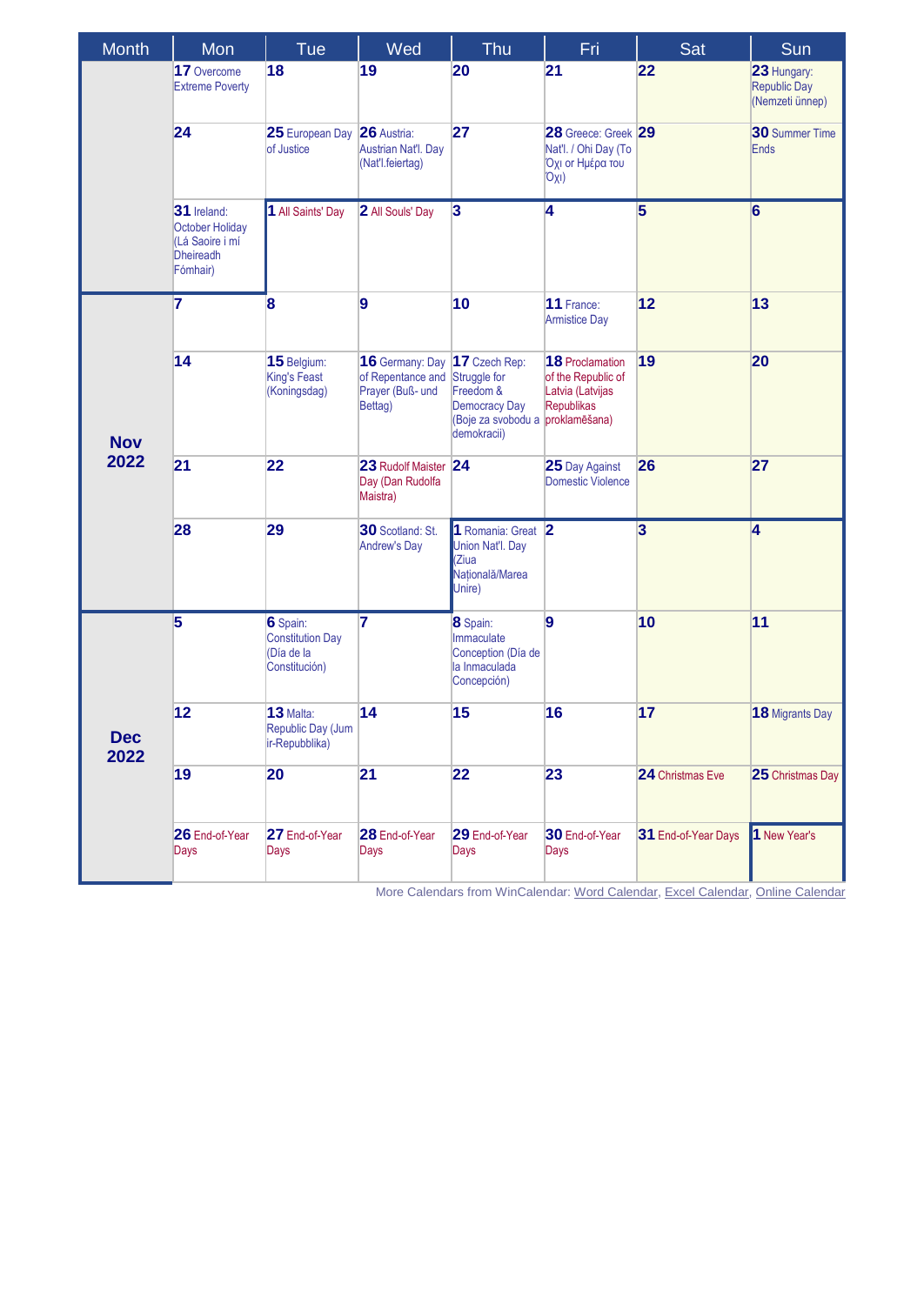## EU Holidays for 2022. Holiday list includes EU member country national days. Courtesy of **[WinCalendar.com](https://www.wincalendar.com/EU-Calendar/2022)**

| 1 Jan  | <b>New Year's</b>                                                                                               |
|--------|-----------------------------------------------------------------------------------------------------------------|
| 1 Jan  | Slovakia: Day of the Establishment of<br>the Slovak Republic (Vzniku Slovenskej<br>republiky)                   |
| 3 Jan  | <b>Holiday after New Year's</b>                                                                                 |
| 6 Jan  | Germany: Ephiphany (Heilige Drei<br>Könige)                                                                     |
| 6 Jan  | Sweden: Ephiphany (Trettondedag Jul)                                                                            |
| 24 Jan | Romania: Unification Day (Unirea<br>Principatelor Române/Mica Unire)                                            |
| 27 Jan | Holocaust Remembrance                                                                                           |
| 28 Jan | <b>Data Protection Day</b>                                                                                      |
| 8 Feb  | Slovenia: Slovenian Cultural Holiday<br>(Prešernov dan, slovenski kulturni<br>praznik)                          |
| 10 Feb | Malta: Feast of St Paul's Shipwreck<br>(Nawfrağju ta' San Pawl)                                                 |
| 16 Feb | Lithuania: Day of Restoration of the<br>State of Lithuania (Lietuvos valstybės<br>atkūrimo diena)               |
| 24 Feb | Estonia: Independence Day (Eesti<br>Vabariigi aastapäev)                                                        |
| 3 Mar  | <b>Bulgaria: Liberation Day (Ден на</b><br>Освобождението на България от<br>османско иго)                       |
| 7 Mar  | Cyprus: Clean Monday (Καθαρά<br>Δευτέρα)                                                                        |
| 11 Mar | Lithuania: Indep. of Lithuania from the<br><b>Soviet Union (Lietuvos</b><br>nepriklausomybės atkūrimo diena)    |
| 15 Mar | Hungary: 1848 Revolution Memorial<br>(Nemzeti ünnep)                                                            |
| 17 Mar | Ireland: St Patrick's Day (Lá Fhéile<br>Pádraig)                                                                |
| 19 Mar | Malta: Feast of St Joseph (San Gużepp)                                                                          |
| 25 Mar | Greece: Independence Day (Εικοστή<br>Πέμπτη Μαρτίου)                                                            |
| 27 Mar | <b>Summer Time Begins</b>                                                                                       |
| 31 Mar | Malta: Freedom Day (Jum il-Helsien)                                                                             |
| 1 Apr  | Cyprus: Nat'l. Day                                                                                              |
| 14 Apr | <b>Maundy Thursday</b>                                                                                          |
| 15 Apr | <b>Good Friday</b>                                                                                              |
| 17 Apr | <b>Easter</b>                                                                                                   |
| 18 Apr | <b>Easter Monday</b>                                                                                            |
| 25 Apr | Portugal: Freedom Day (Dia da<br>Liberdade)                                                                     |
| 25 Apr | Italy: Liberation Day (Festa della<br>Liberazione)                                                              |
| 27 Apr | <b>Slovenia: Day of Uprising Against</b><br>Occupation (Dan upora proti okupatorju)                             |
| 27 Apr | Netherlands: King's Day (Koningsdag)                                                                            |
| 1 May  | <b>Convocation of the Constitulvt</b><br><b>Assembly of Latvia (Latvijas</b><br>Satversmes sapulces sasaukšana) |
| 1 May  | <b>Labour Day</b>                                                                                               |
| 1 May  | <b>Ireland: La Bealtaine</b>                                                                                    |
| 1 May  | Estonia: Spring Day (Kevadpüha)                                                                                 |

| 2 May            | UK: May Day / Early May Bank Holiday                                                                                 |
|------------------|----------------------------------------------------------------------------------------------------------------------|
| 3 May            | <b>Poland: Constitution Day (Trzeciego</b><br>Maja)                                                                  |
| 3 May            | <b>World Press Freedom Day</b>                                                                                       |
| 4 May            | Latvia: Restoration of Independence<br>Day (Latvijas Republikas Neatkarības<br>atjaunošanas diena)                   |
| 5 May            | <b>Netherlands: Liberation Day</b><br>(Bevrijdingsdag)                                                               |
| 6 May            | Bulgaria: St George's (Гергьовден, ден<br>на храбростта и Българската армия)                                         |
| 8 May            | Slovakia: Day of Victory over Fascism<br>(Víťazstva nad fašizmom)                                                    |
| 8 May            | <b>Czech Rep: Liberation Day / Europe</b><br>Victory Day (Den vítězství or Den<br>osvobození)                        |
| 8 May            | France: Victory in Europe Day (Victoire<br>1945 / 8 Mai)                                                             |
| 9 May            | <b>Europe Day</b>                                                                                                    |
| 13 May           | Denmark: Great Prayer Day (Store<br>Bededag)                                                                         |
| 17 May           | Day Against Homophobia                                                                                               |
| 24 May           | <b>Bulgaria: St Cyril and Methodius Day</b><br>(Ден на българската просвета и<br>култура и на славянската писменост) |
| 26 May           | <b>Ascension Day</b>                                                                                                 |
| 30 May           | <b>UK: Spring Bank Holiday</b>                                                                                       |
| 30 May           | Croatia: Statehood Day (Dan<br>državnosti)                                                                           |
|                  |                                                                                                                      |
| 2 Jun            | Italy: Republic Day (Festa della<br>Repubblica)                                                                      |
| 5 Jun            | <b>Denmark: Constitution Day of Denmark</b><br>(Danmark Grundlovsdag)                                                |
| 5 Jun            | Netherlands: Pentecost (Pinksteren)                                                                                  |
| 6 Jun            | Ireland: June Holiday (Lá Saoire i mí<br>Mheitheamh)                                                                 |
| 6 Jun            | <b>Belgium: Pentecost Monday</b><br>(Pinkstermaandag)                                                                |
| 6 Jun            | Sweden: Nat'l. Day (Sveriges<br>Nat'l.dagen)                                                                         |
| 6 Jun            | <b>Whit Monday</b>                                                                                                   |
| 7 Jun            | Malta: 7th of June (Sette Giugno)                                                                                    |
| 8 Jun            | Primož Trubar Day (Dan Primoža<br>Trubarja)                                                                          |
| 10 Jun           | Portugal: Portugal Day (Dia de<br>Portugal)                                                                          |
| 14 Jun           | <b>World Blood Donor Day</b>                                                                                         |
| 22 Jun           | Croatia: Anti-Fascist Struggle Day (Dan<br>antifašističke borbe)                                                     |
| 23 Jun           | Līgo Day Starts (Līgo diena sākas)                                                                                   |
| 23 Jun           | Luxembourg: Nat'l. Holiday /<br>Sovereign's birthday                                                                 |
| 23 Jun           | Estonia: Victory Day (Võidupüha)                                                                                     |
| 24 Jun<br>24 Jun | <b>Finland: Midsommer Eve</b><br>(Juhannusaatto)<br>Latvia: Midsummer Day (Jāņi)                                     |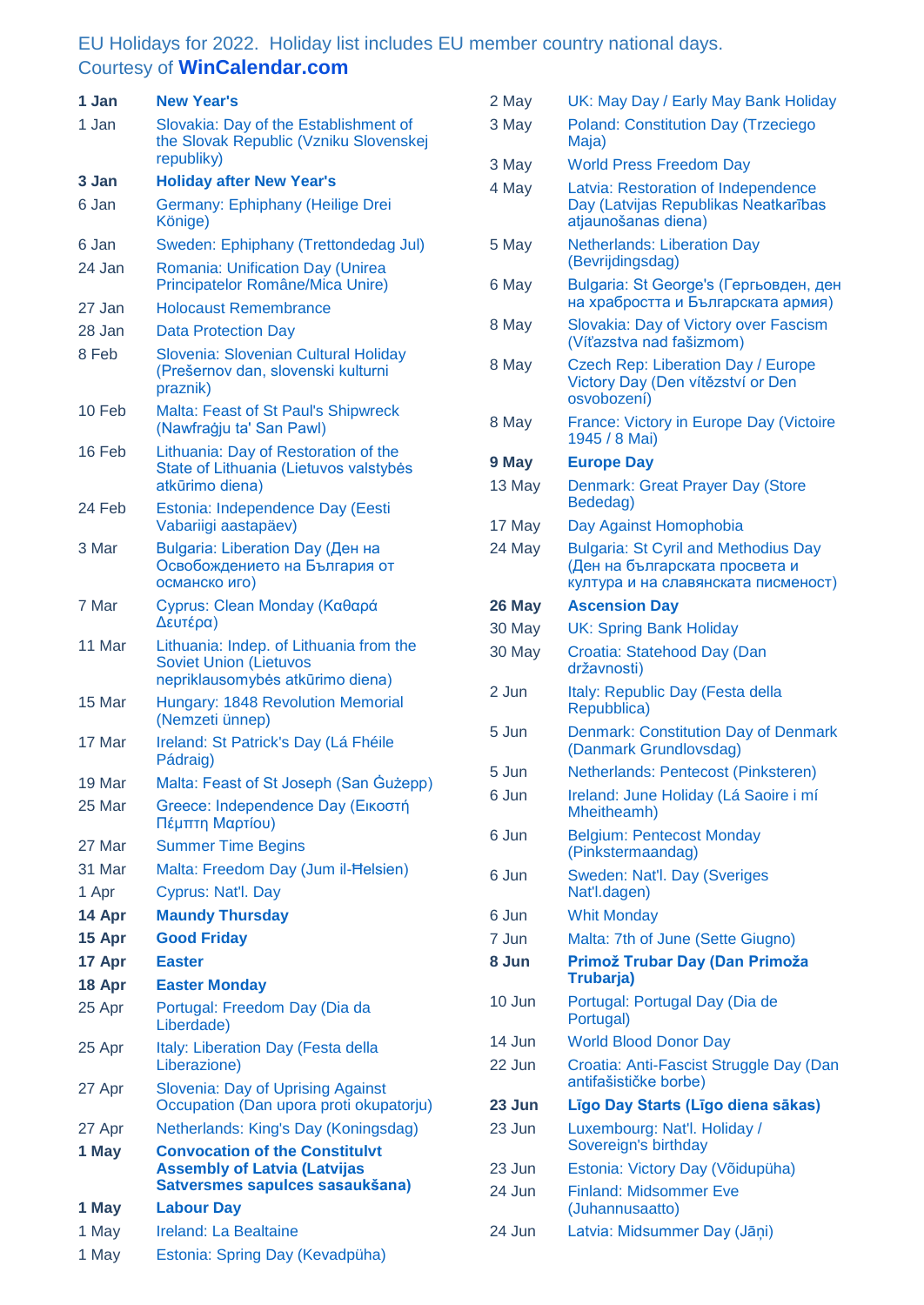| 25 Jun | <b>Finland: Midsommer Day</b><br>(Juhannuspäivä)                                                                    |
|--------|---------------------------------------------------------------------------------------------------------------------|
| 25 Jun | <b>Sweden: Midsummer Day</b><br>(Midsommardagen)                                                                    |
| 25 Jun | Slovenia: Statehood Day (Dan<br>Državnosti)                                                                         |
| 29 Jun | Malta: Feast of St Peter & St Paul (L-<br>Imnarja)                                                                  |
| 6 Jul  | Czech Rep: Jan Hus Day (Upálení<br>mistra Jana Husa)                                                                |
| 6 Jul  | Lithuania: Statehood Day (Valstybės<br>diena)                                                                       |
| 12 Jul | N. Ireland: Batlle of Boyne /<br><b>Orangemen's Day</b>                                                             |
| 14 Jul | France: Bastille Day (Fête Nat'l.e / Le<br>quatorze juillet)                                                        |
| 21 Jul | Belgium: Belgian Nat'l. Day (Fête<br>Nat'l.e)                                                                       |
| 1 Aug  | <b>Scotland: Summer Bank Holiday</b>                                                                                |
| 5 Aug  | <b>Croatia: Victory and Homeland</b>                                                                                |
|        | Thanksgiving Day and the Day of                                                                                     |
|        | Croatian defenders (pobjede i                                                                                       |
|        | domovinske zahvalnosti i Dan hrvatskih<br>branitelja)                                                               |
| 15 Aug | <b>Assumption</b>                                                                                                   |
| 15 Aug | <b>Cyprus: Dormition of the Theotokos</b><br>(Κοίμησις Θεοτόκου)                                                    |
| 15 Aug | Romania: Dormition of the Theotokos<br>(Adormirea Maicii Domnului/Sfânta<br>Maria Mare)                             |
| 17 Aug | <b>Slovsles in Prekmurje Incorporated</b>                                                                           |
|        | into the Mother Nation (Slovšle v<br>Prekmurju, Ki So Vključene v                                                   |
|        | <b>Materino Narodnost)</b>                                                                                          |
| 20 Aug | Estonia: Day of Restoration of<br>Independence (Taasiseseisvumispäev)                                               |
| 20 Aug | Hungary: St Stephen's Day (Szent<br>István ünnepe)                                                                  |
| 29 Aug | Slovakia: Slovak Nat'l. Uprising<br>Anniversary (Výročie Slovenského                                                |
|        | národného povstania)                                                                                                |
| 29 Aug | UK: Summer Bank Holiday                                                                                             |
| 1 Sep  | Day of the Constitution of the Slovak<br>Republic (Deň Ústavy Slovenskej<br><b>Republiky)</b>                       |
| 1 Sep  | Slovakia: Constitution Day (Ustavy<br>Slovenskej republiky)                                                         |
| 6 Sep  | <b>Bulgaria: Unification Day (Ден на</b><br>Съединението)                                                           |
| 8 Sep  | <b>Feast of Our Lady of Victories (Festa</b><br>tal-Madonna tal-Vitorji)                                            |
| 15 Sep | Day of Restoration of the Primorska<br><b>Region to the Motherland (Dan</b><br><b>Obnove Primorske na Domovino)</b> |
| 15 Sep | Slovakia: Day of Our Lady of the Seven<br>Sorrows (Sviatok Panny Márie<br>Sedembolestnej)                           |
| 18 Sep | <b>European Heritage Days</b>                                                                                       |
| 21 Sep | Malta: Independence Day (Jum I-<br>Indipendenza)                                                                    |
| 22 Sep | Bulgaria: Independence Day (Ден на<br>независимостта на България)                                                   |

| 28 Sep | Czech Rep: St. Wenceslas Day / Czech<br>Statehood Day (Den české státnosti)                      |
|--------|--------------------------------------------------------------------------------------------------|
| 1 Oct  | Cyprus: Indep. Day                                                                               |
| 3 Oct  | Germany: German Unity Day (Tag der<br><b>Deutschen Einheit)</b>                                  |
| 8 Oct  | Croatia: Independence Day (Dan<br>neovisnosti)                                                   |
| 10 Oct | Day Against the Death Penalty                                                                    |
| 10 Oct | Day for Organ Donation &<br><b>Transplantation</b>                                               |
| 12 Oct | Spain: Spain's Nat'l. Day (Día de la<br>Hispanidad)                                              |
| 16 Oct | <b>World Food Day</b>                                                                            |
| 17 Oct | <b>Overcome Extreme Poverty</b>                                                                  |
| 23 Oct | Hungary: Republic Day (Nemzeti<br>ünnep)                                                         |
| 25 Oct | <b>European Day of Justice</b>                                                                   |
| 26 Oct | Austria: Austrian Nat'l. Day<br>(Nat'l.feiertag)                                                 |
| 28 Oct | Greece: Greek Nat'l. / Ohi Day (To Oxi<br>or Ημέρα του Όχι)                                      |
| 28 Oct | Czech Rep: Independent Czechoslovak<br>State Day (Vzniku samostatného<br>československého státu) |
| 28 Oct | Cyprus: Ochi Day (Επέτειος του)                                                                  |
| 30 Oct | <b>Summer Time Ends</b>                                                                          |
| 31 Oct | Ireland: October Holiday (Lá Saoire i mí<br>Dheireadh Fómhair)                                   |
| 31 Oct | <b>Germany: Reformation Day</b><br>(Reformationstag)                                             |
| 31 Oct | Slovenia: Reformation Day (Dan<br>Reformacije)                                                   |
| 1 Nov  | <b>All Saints' Day</b>                                                                           |
| 1 Nov  | Slovenia: Day of the Dead (Spomina na<br>Mrtve / Dan Mrtvih)                                     |
| 1 Nov  | Bulgaria: Nat'l. Awakening Day (Ден на<br>народните будители)                                    |
| 2 Nov  | <b>All Souls' Day</b>                                                                            |
| 11 Nov | <b>France: Armistice Day</b>                                                                     |
| 11 Nov | Poland: Independence Day (Narodowe<br>Święto Niepodległości)                                     |
| 15 Nov | Belgium: King's Feast (Koningsdag)                                                               |
| 16 Nov | Germany: Day of Repentance and<br>Prayer (Buß- und Bettag)                                       |
| 17 Nov | Czech Rep: Struggle for Freedom &<br>Democracy Day (Boje za svobodu a<br>demokracii)             |
| 17 Nov | Slovakia: Struggle for Freedom and<br>Democracy Day (Deň boja za slobodu a<br>demokraciu)        |
| 18 Nov | <b>Proclamation of the Republic of</b><br>Latvia (Latvijas Republikas<br>proklamēšana)           |
| 18 Nov | <b>Protection Children Sexual Exploitation</b><br>& Sexual Abuse                                 |
| 18 Nov | Latvia: Republic Day (Latvijas<br>Republikas proklamēšanas diena)                                |
| 23 Nov | <b>Rudolf Maister Day (Dan Rudolfa</b><br><b>Maistra)</b>                                        |
| 25 Nov | Day Against Domestic Violence                                                                    |
| 30 Nov | Scotland: St. Andrew's Day                                                                       |
|        |                                                                                                  |